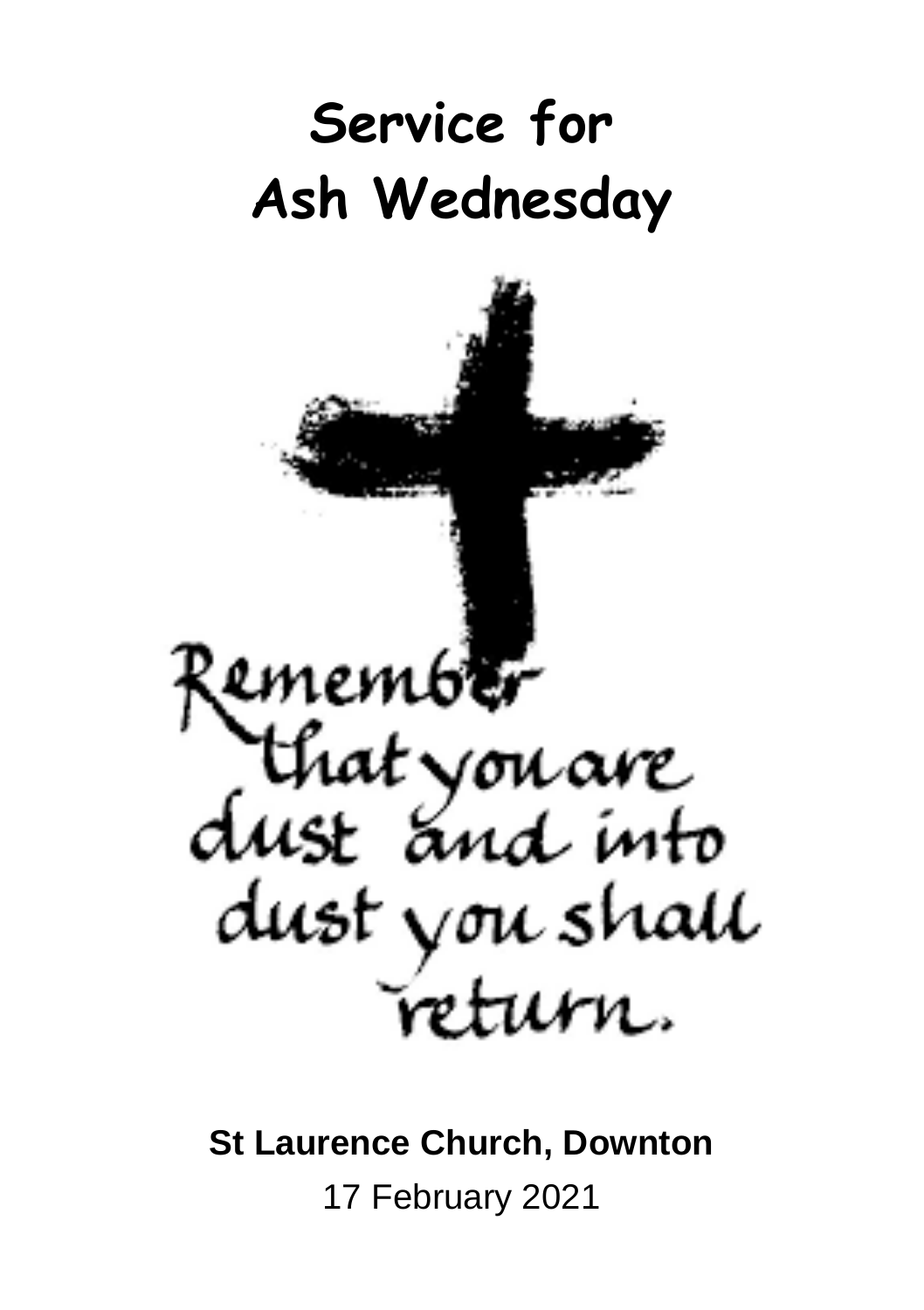# *Preparation*

# Call to Worship

The sacrifice of God is a broken spirit: **a broken and contrite heart you will not despise.** *Psalm 51:7*

Brothers and sisters in Christ: since early days Christians have observed with great devotion the time of our Lord's passion and resurrection. It became the custom of the Church to prepare for this by a season of penitence and fasting.

At first this season of Lent was observed by those who were preparing for Baptism at Easter and by those who were to be restored to the Church's fellowship from which they had been separated through sin. In course of time the Church came to recognize that, by a careful keeping of these days, all Christians might take to heart the call to repentance and the assurance of forgiveness proclaimed in the gospel, and so grow in faith and in devotion to our Lord.

I invite you, therefore, in the name of the Church, to the observance of a holy Lent, by self-examination and repentance; by prayer, fasting, and self-denial; and by reading and meditating on God's holy word.

#### Hymn: Take my life and let it be *(Chet Valley Churches)*

Take my life and let it be consecrated, Lord, to thee. Take my moments and my days, Let them flow in endless praise.

Take my hands and let them move at the impulse of thy love. Take my feet and let them be Swift and beautiful for thee.

Take my voice and let me sing, always, only for my King. Take my lips and let them be Filled with messages from thee.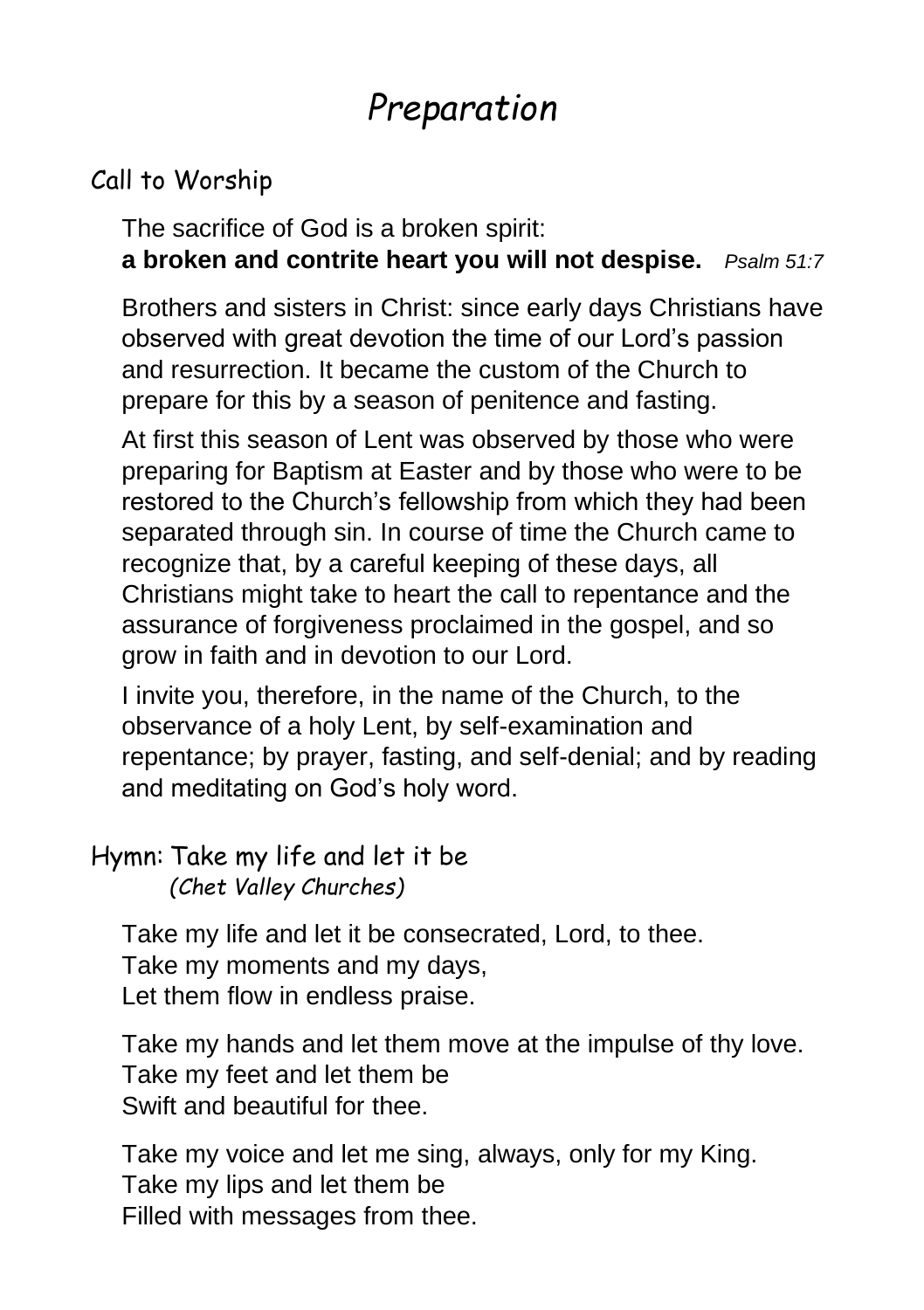Take my silver and my gold, not a mite would I withhold. Take my intellect and use Every power as Thou shalt choose.

Take my will and make it thine, it shall be no longer mine. Take my heart, it is thine own, It shall be thy royal throne.

Take my love, my Lord, I pour at thy feet its treasure store. Take myself and I will be Ever, only, all for thee.

*Frances R. Havergal (1836-1879)*

#### The Collect

Let us pray for grace to keep Lent faithfully.

Almighty and everlasting God, you hate nothing that you have made and forgive the sins of all those who are penitent: create and make in us new and contrite hearts that we, worthily lamenting our sins and acknowledging our wretchedness, may receive from you, the God of all mercy, perfect remission and forgiveness: through Jesus Christ your Son our Lord, who is alive and reigns with you, in the unity of the Holy Spirit, one God, now and for ever. **Amen.**

# *The Liturgy of the Word*

#### Reading:

Matthew 6:1-6,16-21

This is the word of the Lord. **Thanks be to God.**

Reflection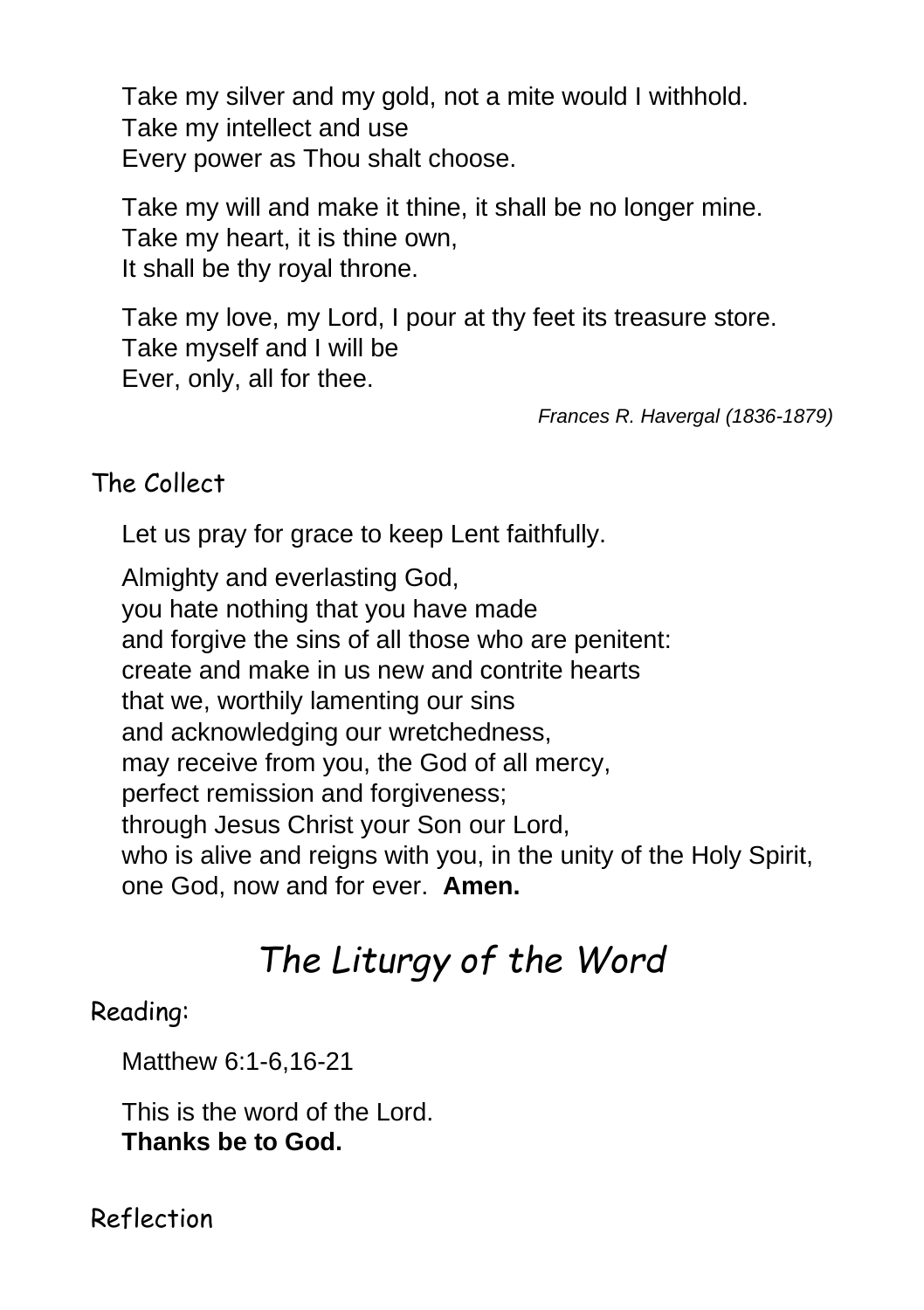Music: Hide not thou thy face *(Choir Of Clare College Cambridge)*

# *Prayers*

#### *We are led in a time of prayer*

In the power of the Spirit and in union with Christ,

let us pray to the Father.

Hear our prayers, O Lord our God.

# **Hear us, good Lord.**

Govern and direct your holy Church; fill it with love and truth; and grant it that unity which is your will.

### **Hear us, good Lord.**

Give us boldness to preach the gospel in all the world, and to make disciples of all the nations.

### **Hear us, good Lord.**

Enlighten your ministers with knowledge and understanding, that by their teaching and their lives they may proclaim your word.

#### **Hear us, good Lord.**

Give your people grace to hear and receive your word, and to bring forth the fruit of the Spirit.

#### **Hear us, good Lord.**

Bring into the way of truth all who have erred and are deceived. **Hear us, good Lord.**

Strengthen those who stand; comfort and help the fainthearted; raise up the fallen; and finally beat down Satan under our feet.

# **Hear us, good Lord.**

Guide the leaders of the nations into the ways of peace and justice.

# **Hear us, good Lord.**

Guard and strengthen your servant Elizabeth our Queen, that she may put her trust in you, and seek your honour and glory. **Hear us, good Lord.**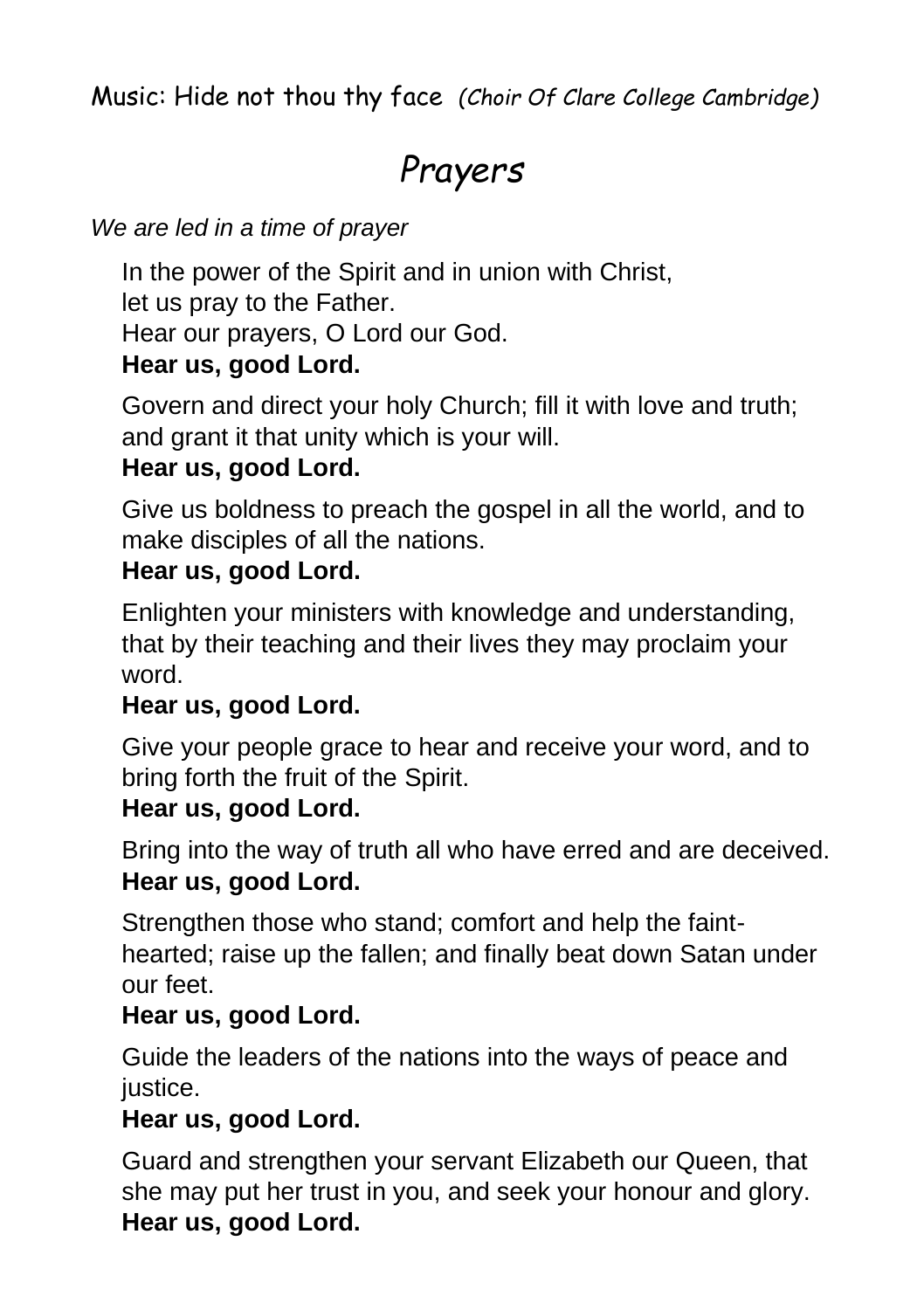Endue the High Court of Parliament and all the Ministers of the Crown with wisdom and understanding.

# **Hear us, good Lord.**

Bless those who administer the law, that they may uphold justice, honesty, and truth.

# **Hear us, good Lord.**

Give us the will to use the resources of the earth to your glory, and for the good of all.

# **Hear us, good Lord.**

Bless and keep all your people.

### **Hear us, good Lord.**

Help and comfort the lonely, the bereaved, and the oppressed. **Lord, have mercy.**

Keep in safety those who travel, and all who are in danger.

### **Lord, have mercy.**

Heal the sick in body and mind, and provide for the homeless, the hungry, and the destitute.

# **Lord, have mercy.**

Show your pity on prisoners and refugees,

and all who are in trouble.

#### **Lord, have mercy.**

Forgive our enemies, persecutors, and slanderers, and turn their hearts.

#### **Lord, have mercy.**

Hear us as we remember those who have died in the peace of Christ, both those who have confessed the faith and those whose faith is known to you alone, and grant us with them a share in your eternal kingdom.

# **Lord, have mercy.**

Father, you hear those who pray in the name of your Son: grant that what we have asked in faith we may obtain according to your will; through Jesus Christ our Lord. **Amen.**